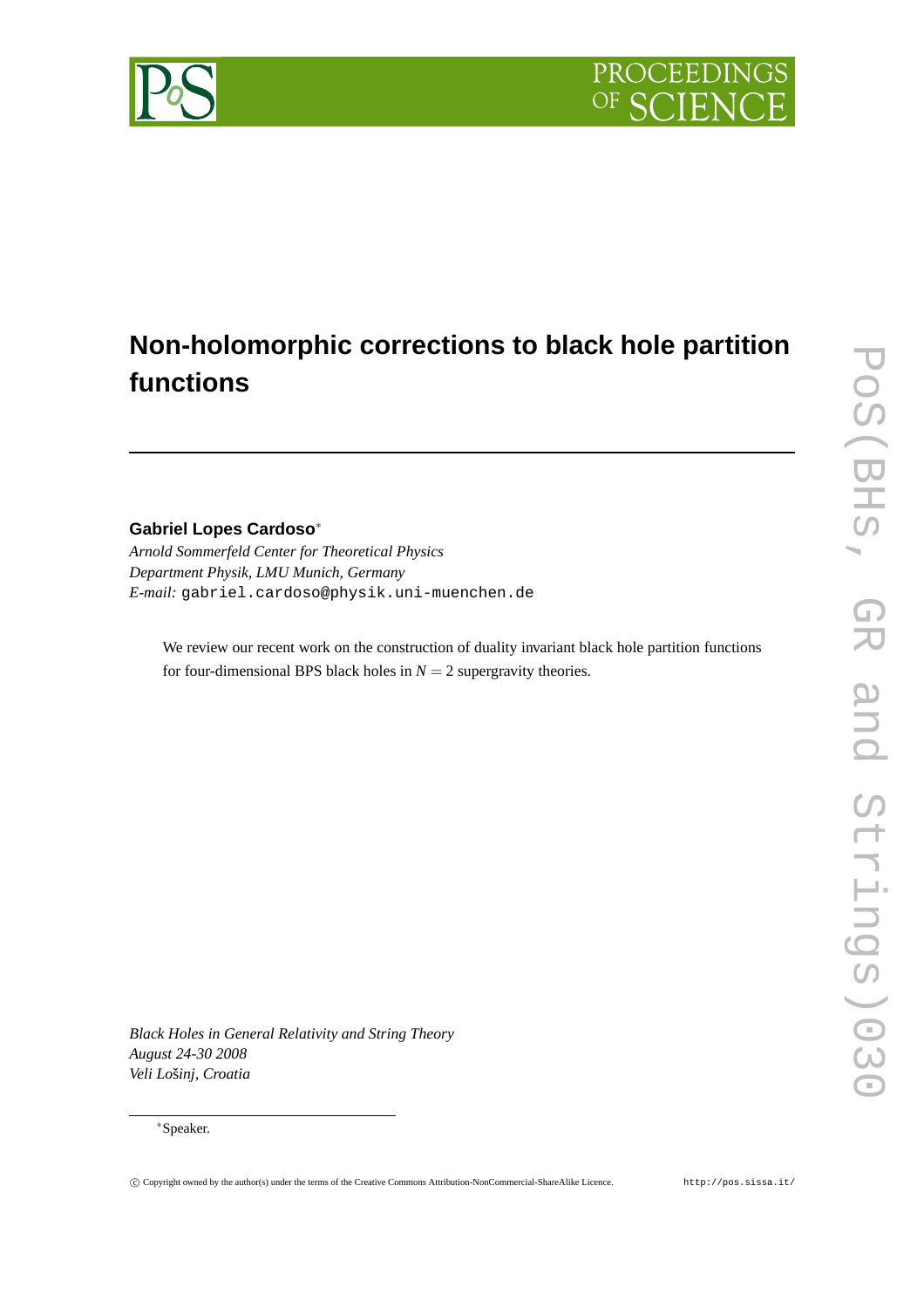### **1. Introduction**

In [1] it was proposed that the entropy of four-dimensional BPS black holes with  $N = 2$  supersymmetry is related to a partition function based on a mixed ensemble defined in terms of magnetic charges and electrostatic potentials. Discarding non-holomorphic corrections this partition function equals the modulus square of the topological string partition function. On the basis of this relation it was concluded that the microscopic black hole degeneracies can be retrieved from the topological string partition function by an inverse Laplace transform.

Duality invariance, however, is not manifest in the proposal of [1]. An alternative starting point [2, 3] can be based on an ensemble of electric and magnetic charges, which is manifestly invariant under duality. From this set-up the previous formulation based on the mixed partition function can be reobtained in the semiclassical approximation, but, as it turns out, it is now accompanied by a non-trivial measure factor. Independently, a direct evaluation of the mixed partition function from specific microscopic degeneracy formulae also revealed the presence of a measure factor [4], and it was shown that for large charges these measure factors were in fact equal [3, 5].

Non-holomorphic terms are essential for duality invariance. In [6] a method was presented for incorporating them into black hole partition functions, suggesting that non-holomorphic deformations are possible in the context of special geometry. We briefly review our work in [6] and we refer to [6, 7] for a detailed presentation.

#### **2. The BPS black hole free energy and the partition function**

At the field-theoretic level it is known that the attractor equations that determine the values of the moduli at the black hole horizon [8, 9, 10], follow from a variational principle. This variational principle is described in terms of a so-called entropy function. There exists an entropy function for extremal black holes [11, 12], where the attractor mechanism is induced by the restricted spacetime geometry of the horizon, and one for BPS black holes [3], where the attractor mechanism follows from supersymmetry enhancement at the horizon. For  $N = 2$  supergravity the relation between these entropy functions has been clarified in [13]. To preserve the variational principle when non-holomorphic corrections are present, it follows that these corrections must enter into the BPS free energy in a well-defined way.

We consider charged black holes in the context of  $N = 2$  supergravity in four space-time dimensions, which contains  $n+1$  abelian vector gauge fields, labeled by indices  $I, J = 0,1,...,n$ , so that black hole solutions can carry  $2(n+1)$  possible electric and magnetic charges. The theory describes the supergravity fields and *n* vector multiplets (the extra index  $I = 0$  accounts for the gauge field that belongs to the supergravity multiplet), and possibly a number of hypermultiplets which will only play an ancillary role. A partition sum over a canonical ensemble of corresponding BPS black hole microstates is defined as follows,

$$
Z(\phi, \chi) = \sum_{\{p,q\}} d(p,q) e^{\pi[qq\phi^l - p^l\chi_l]}, \qquad (2.1)
$$

where  $d(p,q)$  denotes the degeneracy of the black hole microstates with given magnetic and electric charges equal to  $p<sup>I</sup>$  and  $q<sub>I</sub>$ , respectively. This expression is consistent with electric/magnetic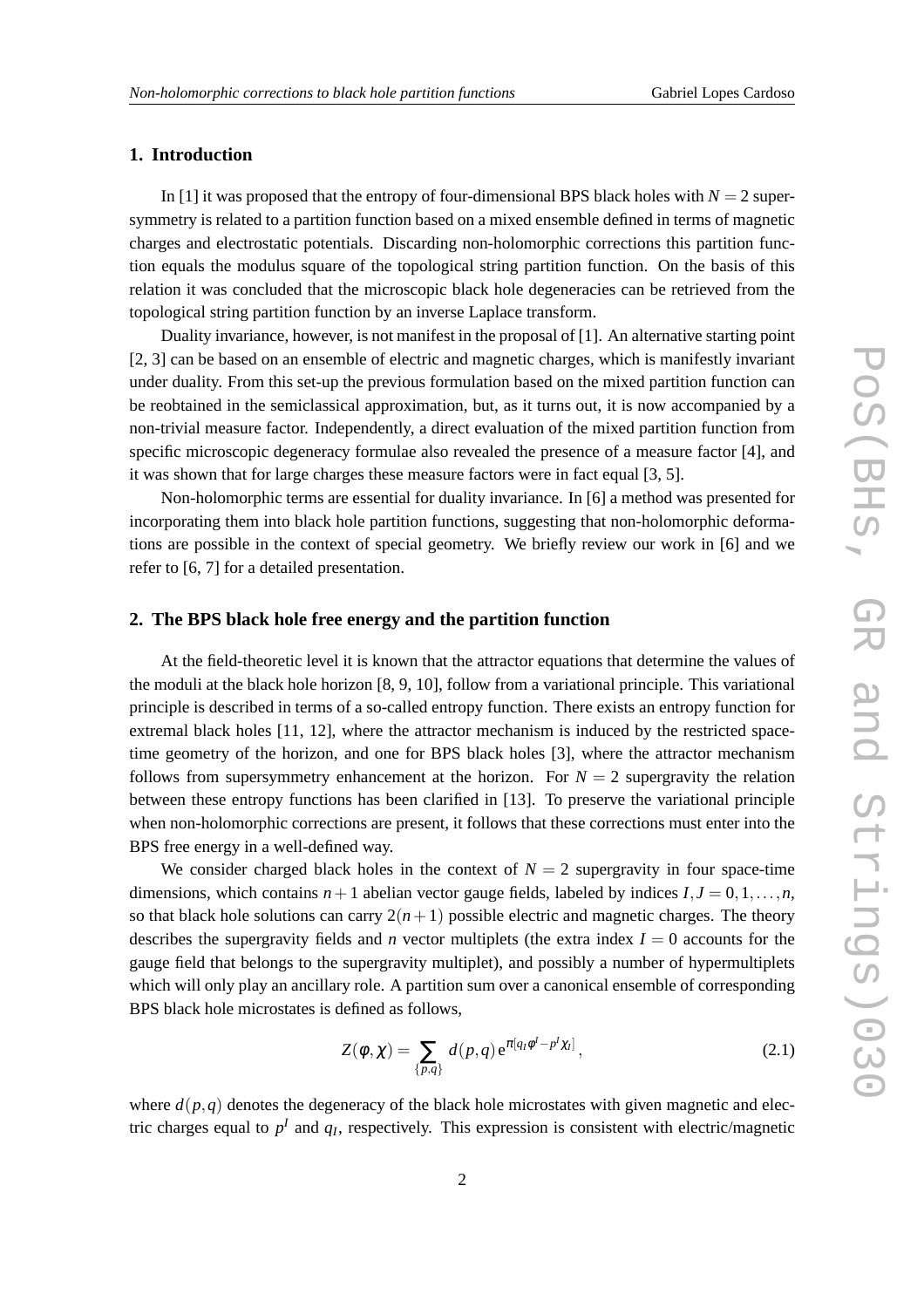duality, provided that the electro- and magnetostatic potentials  $(\phi^I, \chi_I)$  transform as a symplectic vector, just as the charges  $(p<sup>I</sup>, q<sub>I</sub>)$ , while the degeneracies  $d(p,q)$  transform as functions of the charges under the duality. In case that the duality is realized as a symmetry, then the  $d(p,q)$  should be invariant.

Viewing  $Z(\phi, \chi)$  as an analytic function in  $\phi^I$  and  $\chi_I$ , the degeneracies  $d(p, q)$  can be retrieved by an inverse Laplace transform,

$$
d(p,q) \propto \int d\phi^I d\chi_I Z(\phi, \chi) e^{\pi[-q_I \phi^I + p^I \chi_I]}, \qquad (2.2)
$$

where the integration contours run, for instance, over the intervals  $(\phi - i, \phi + i)$  and  $(\chi - i, \chi + i)$ (we are assuming an integer-valued charge lattice). Obviously, this makes sense as long as  $Z(\phi, \chi)$ is formally periodic under shifts of  $\phi$  and  $\gamma$  by multiples of 2i.

In [2, 3] it was proposed to identify the logarithm of  $Z(\phi, \chi)$  with a free energy that equals twice the so-called Hesse potential. These expressions can also be written in terms of the usual complex variables  $Y^I$  and  $F_I$ , where  $F_I = \partial F / \partial Y^I$ . Then, the electro- and magnetostatic potentials are [14]

$$
\phi^I = Y^I + \bar{Y}^I, \qquad \chi_I = F_I + \bar{F}_{\bar{I}} \tag{2.3}
$$

and the resulting expression for  $d(q, p)$  can be written as

$$
d(p,q) \propto \int \, \mathrm{d}(Y+\bar{Y})^I \, \mathrm{d}(F+\bar{F})_I \, \mathrm{e}^{\pi \Sigma (Y,\bar{Y},p,q)} \propto \int \, \mathrm{d}Y^I \, \mathrm{d}\bar{Y}^I \, \Delta(Y,\bar{Y}) \, \mathrm{e}^{\pi \Sigma (Y,\bar{Y},p,q)},\tag{2.4}
$$

where  $\Delta(Y, \bar{Y})$  denotes the Jacobian associated with the change of integration variables ( $\phi, \chi$ ) →  $(Y, \overline{Y})$ , and  $\Sigma$  denotes the BPS entropy function

$$
\Sigma(Y,\bar{Y},p,q) = \mathscr{F}(Y,\bar{Y}) - q_I(Y^I + \bar{Y}^I) + p^I(F_I + \bar{F}_I).
$$
\n(2.5)

Here  $p<sup>I</sup>$  and  $q<sub>I</sub>$  couple to the corresponding magneto- and electrostatic potentials (c.f. (2.3)) at the horizon in a way that is consistent with electric/magnetic duality. Furthermore,  $\mathscr{F}(Y,\bar{Y})$  represents the free energy alluded to earlier. The black hole attractor equations follow from the variation of  $\Sigma$ with respect to the  $Y^I$ ,

$$
Y^I - \overline{Y}^I = \mathrm{i} p^I, \qquad F_I - \overline{F}_I = \mathrm{i} q_I. \tag{2.6}
$$

These equations determine the values of the  $Y<sup>I</sup>$  at the black hole horizon in terms of the charges. Thus, stationary points of  $\Sigma$  satisfy the attractor equations.

The expression (2.4) is duality invariant provided that  $\Sigma$  is duality invariant. Since  $\Sigma$  depends on the Weyl background field *Y* (which takes the value  $\Upsilon = -64$  at the horizon) through *F*, the duality invariance of Σ actually requires *F* to contain non-holomorphic terms. As shown in [6], these can be incorporated by requiring that in their presence, the variational principle for  $\Sigma$  still gives attractor equations that retain the form  $(2.6)$ . This is possible provided the function *F* is taken to be of the form

$$
F = F^{(0)}(Y) + 2i\Omega(Y, \bar{Y}, \Upsilon, \bar{\Upsilon}), \qquad (2.7)
$$

with  $\Omega$  a real homogeneous function of second degree.

The decomposition (2.7) seems to take the form of a consistent non-holomorphic deformation of special geometry, as we now review.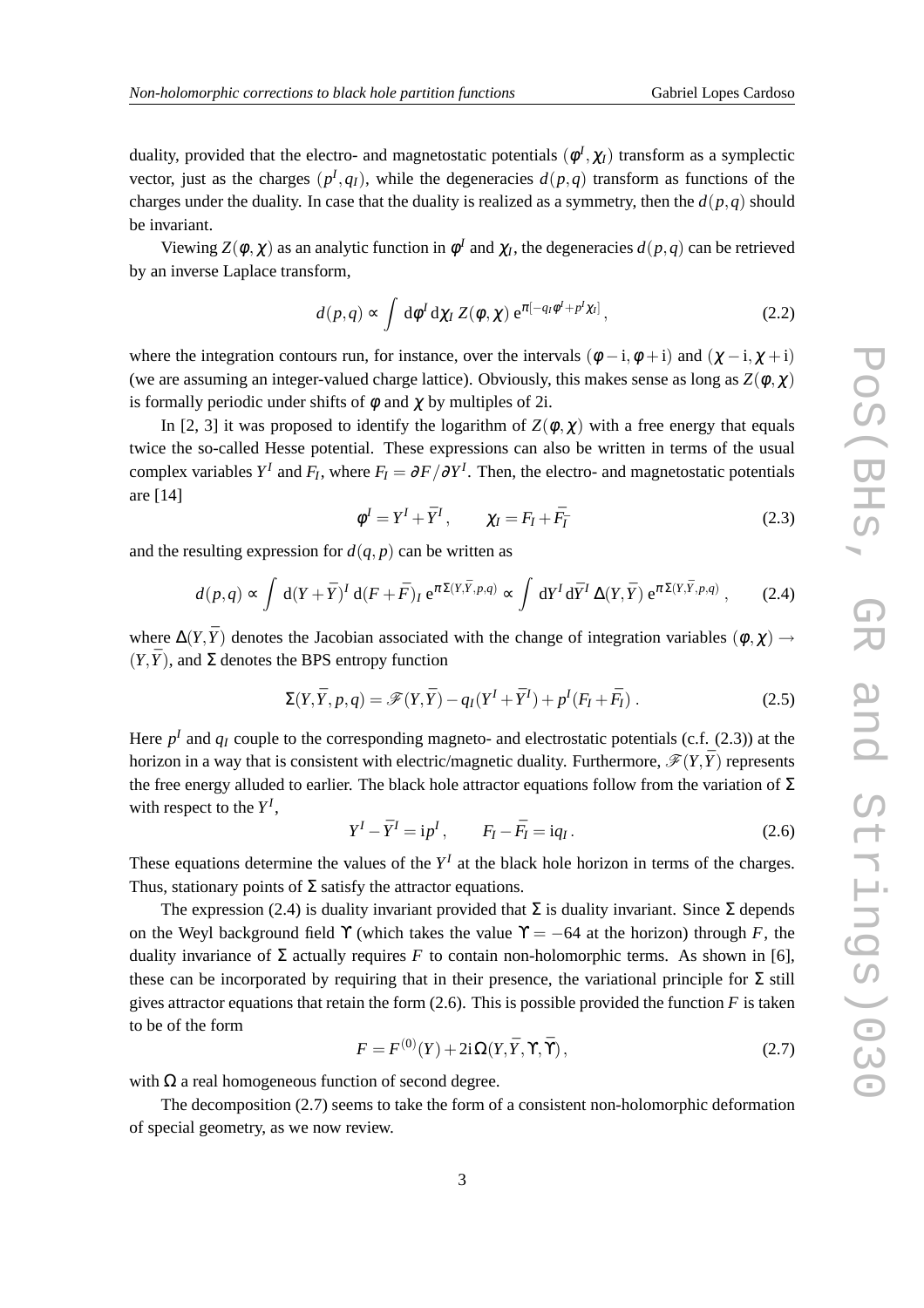#### **3. Non-holomorphic deformations of special geometry?**

Here we consider some of the more conceptual issues related to the presence of non-holomorphic corrections. Let us consider electric/magnetic dualities on the periods  $(X^I, F_I)$ , which take the form of  $Sp(2n)$  rotations. Here we do not assume that the  $F_I$  are holomorphic functions or sections. Hence we have holomorphic and anti-holomorphic coordinates  $X^I$  and  $\bar{X}^{\bar{I}}$ , while the  $F_I$  may depend on both  $X^I$  and  $\bar{X}^I$ . To avoid ambiguous notation we will use anti-holomorphic indices  $\bar{I}$ wherever necessary.

Electric/magnetic dualities are defined by monodromy transformations of the periods, defined in the usual way,

$$
XI \rightarrow \tilde{X}I = UI_{J}XJ + ZIJF_{J},
$$
  
\n
$$
F_{I} \rightarrow \tilde{F}_{I} = V_{I}{}^{J}F_{J} + W_{IJ}X^{J},
$$
\n(3.1)

where U, V, Z and W are the  $(n+1) \times (n+1)$  submatrices that constitute an element of  $\text{Sp}(2n+1)$ 2,  $\mathbb{R}$ ). As a result the relation between the old and the new fields,  $X^I$  and  $\tilde{X}^I$ , will no longer define a holomorphic map, and we note,

$$
\frac{\partial \tilde{X}^I}{\partial X^J} \equiv \mathscr{S}^I{}_J = U^I{}_J + Z^{IK} F_{KJ} , \qquad \frac{\partial \tilde{X}^I}{\partial \bar{X}^J} = Z^{IK} F_{K\bar{J}} , \qquad (3.2)
$$

where  $F_{IJ} = \partial F_I / \partial X^J$  and  $F_{I\bar{J}} = \partial F_I / \partial \bar{X}^J$ . Let us consider the transformation behaviour of  $F_{IJ}$ induced by electric/magnetic duality (3.1). Straightforward use of the chain rule yields the relation,

$$
F_{IJ} \to \tilde{F}_{IJ} = (V_I^L \hat{F}_{LK} + W_{IK}) [\mathscr{S}^{-1}]^K{}_J, \tag{3.3}
$$

where

$$
\hat{F}_{IJ} = F_{IJ} - F_{I\bar{K}} \mathscr{Z}^{\bar{K}\bar{L}} \bar{F}_{\bar{L}J},
$$
\n
$$
\mathscr{Z}^I{}_J = U^I{}_J + Z^{IK} \hat{F}_{KJ},
$$
\n
$$
\mathscr{Z}^{IJ} = [\mathscr{S}^{-1}]^I{}_K Z^{KJ}.
$$
\n(3.4)

As was shown in [15],  $\mathscr{L}^{IJ}$  is a symmetric matrix by virtue of the fact that the duality matrix belongs to  $Sp(2n+2,\mathbb{R})$ . For the same reason  $\left[\mathscr{S}^{-1}\right]^l K Z^{KJ}$  is also symmetric in  $(I,J)$ . Observe that  $\mathscr{Z}^{IJ}$  satisfies the equation.

$$
\delta \mathscr{Z}^{IJ} = -\mathscr{Z}^{IK} \delta F_{KL} \mathscr{Z}^{LI} \,. \tag{3.5}
$$

Let us now assume that  $F_{IJ}$  is symmetric in *I* and *J*. This symmetry implies that the  $F_I$  can be written as the holomorphic derivatives of some function  $F(X,\overline{X})$ . It is of interest to determine whether this symmetry is preserved under duality. In general this is not the case. However, when we assume that

$$
F_{I\bar{J}} = \pm \bar{F}_{\bar{J}I},\tag{3.6}
$$

then  $\hat{F}_{IJ}$  will also be symmetric. In that case one can derive from (3.3) that  $\tilde{F}_{IJ}$  must be symmetric as well, so that the  $\tilde{F}_I$  can be expressed as the holomorphic derivatives of some function  $\tilde{F}(\tilde{X}, \tilde{\tilde{X}})$ with respect to  $\tilde{X}^I$ . This is a first indication that non-holomorphic deformations satisfying (3.6) can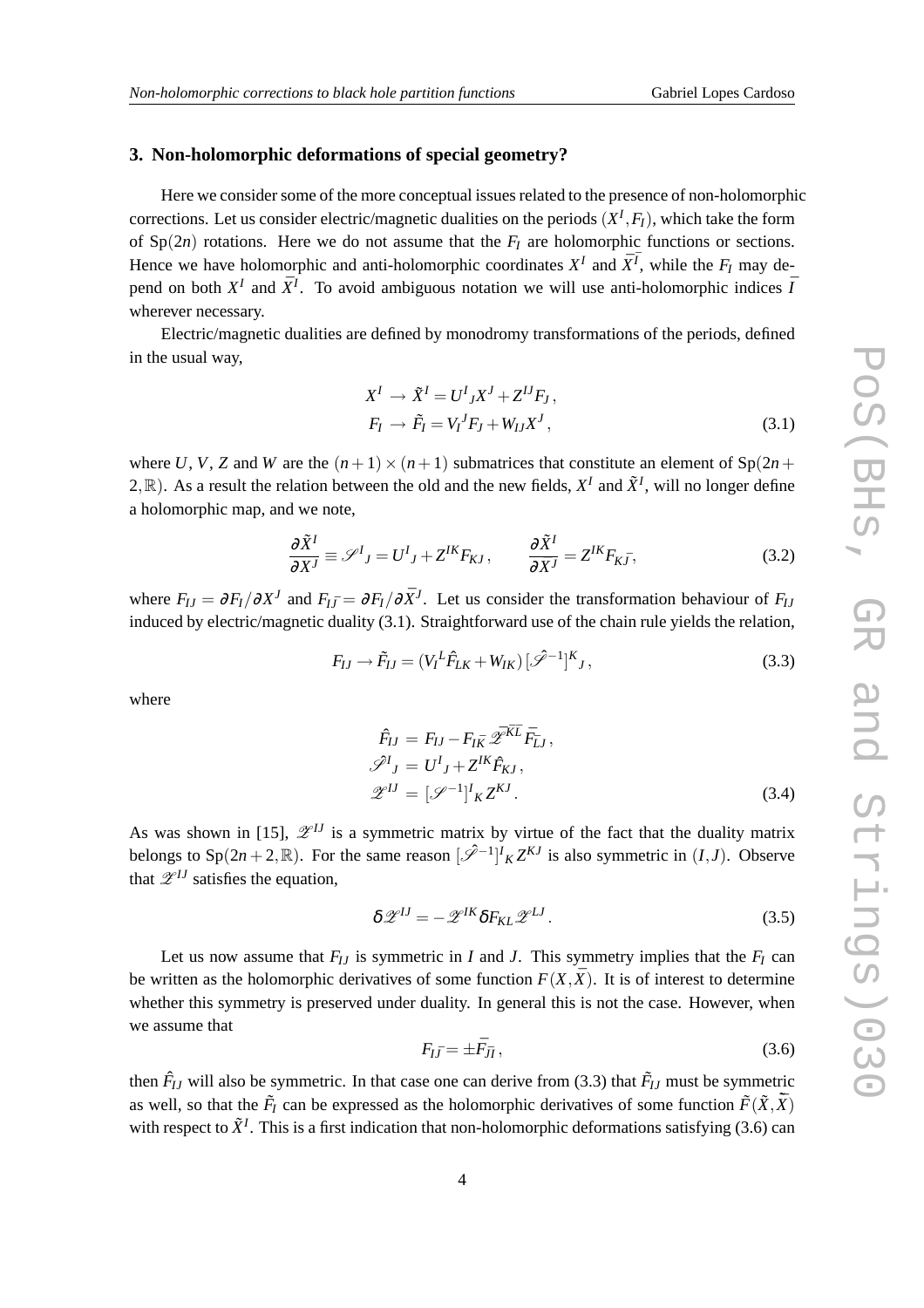be consistent with the special geometry transformations of the periods. Henceforth we will assume that (3.6) holds. Observe that terms in *F* that depend exclusively on  $\bar{X}^{\bar{I}}$  are not determined by the above arguments.

Let us further assume that the function *F* depends on some auxiliary real parameter  $\eta$  and consider partial derivatives with respect to it. A little calculation shows that  $\partial_{\eta}F_I$  transforms in the following way,

$$
\partial_{\eta} \tilde{F}_I = [\hat{S}^{-1}]^J{}_I \left[ \partial_{\eta} F_J - F_{J\bar{K}} \tilde{\mathscr{Z}}^{\bar{K}\bar{L}} \partial_{\eta} \bar{F}_{\bar{L}} \right], \tag{3.7}
$$

where the  $\eta$ -derivative in  $\partial_{\eta} \tilde{F}_I(\tilde{X}, \tilde{X}; \eta)$  is a partial derivative that does not act on the arguments  $\tilde{X}^I$  and their complex conjugates, and likewise, in  $\partial_{\eta}F_I(X,\bar{X};\eta)$  the arguments  $X^I$  and their complex conjugates are kept fixed. Let us now assume that the function  $F(X,\bar{X};\eta)$  decomposes into a holomorphic function of  $X<sup>I</sup>$  and a purely imaginary function that depends on  $X<sup>I</sup>$ , its complex conjugates, and on the auxiliary parameter  $\eta$ ,

$$
F(X, \bar{X}; \eta) = F^{(0)}(X) + 2i\Omega(X, \bar{X}; \eta), \qquad (3.8)
$$

where  $\Omega$  is real, just as in (2.7). For this class of functions we have the following identities,

$$
F_{I\bar{J}} = -\bar{F}_{\bar{J}I}, \qquad \partial_{\eta} F_{\bar{I}} = -\partial_{\eta} \bar{F}_{\bar{I}}, \qquad (3.9)
$$

so that we must adopt the minus sign in (3.6). With this result we can establish that

$$
\partial_{\eta}\tilde{F}(\tilde{X}, \tilde{\bar{X}}; \eta) = \partial_{\eta}F(X, \bar{X}; \eta), \qquad (3.10)
$$

up to terms that no longer depend on  $X^I$  and  $\bar{X}^{\bar{I}}$ . Ignoring such terms on the ground that they are not relevant for the vector multiplet Lagrangian, this implies that the first derivative of the function *F* with respect to some auxiliary parameter transforms as a function under electric/magnetic duality. Of course, it is crucial that we assumed the decomposition (3.8) so that  $\eta$  appears only in the non-holomorphic component Ω of *F*.

When the electric/magnetic duality defines a symmetry, then it follows that  $\partial_{\eta}F$  must be invariant under this symmetry. The above arguments, when applied to the free energy for BPS black holes, imply that the free energy and hence also  $\Sigma$  are duality invariant [6].

We stress that the effective action encoded in a non-holomorphic function *F* is not fully known. Although the arguments presented above indicate that non-holomorphic deformations are possible within the context of special gometry, a lot of work remains to be done in order to establish the full consistency and the implications of this approach.

#### **Acknowledgements**

I would like to thank the organizers for an enjoyable meeting, and Bernard de Wit and Swapna Mahapatra for an enjoyable and fruitful collaboration.

This work is partly supported by the Alexander von Humboldt Foundation and by the DFG.

#### **References**

[1] H. Ooguri, A. Strominger and C. Vafa, *Black hole attractors and the topological string*, Phys. Rev. **D70** (2004) 106007, hep-th/0405146.